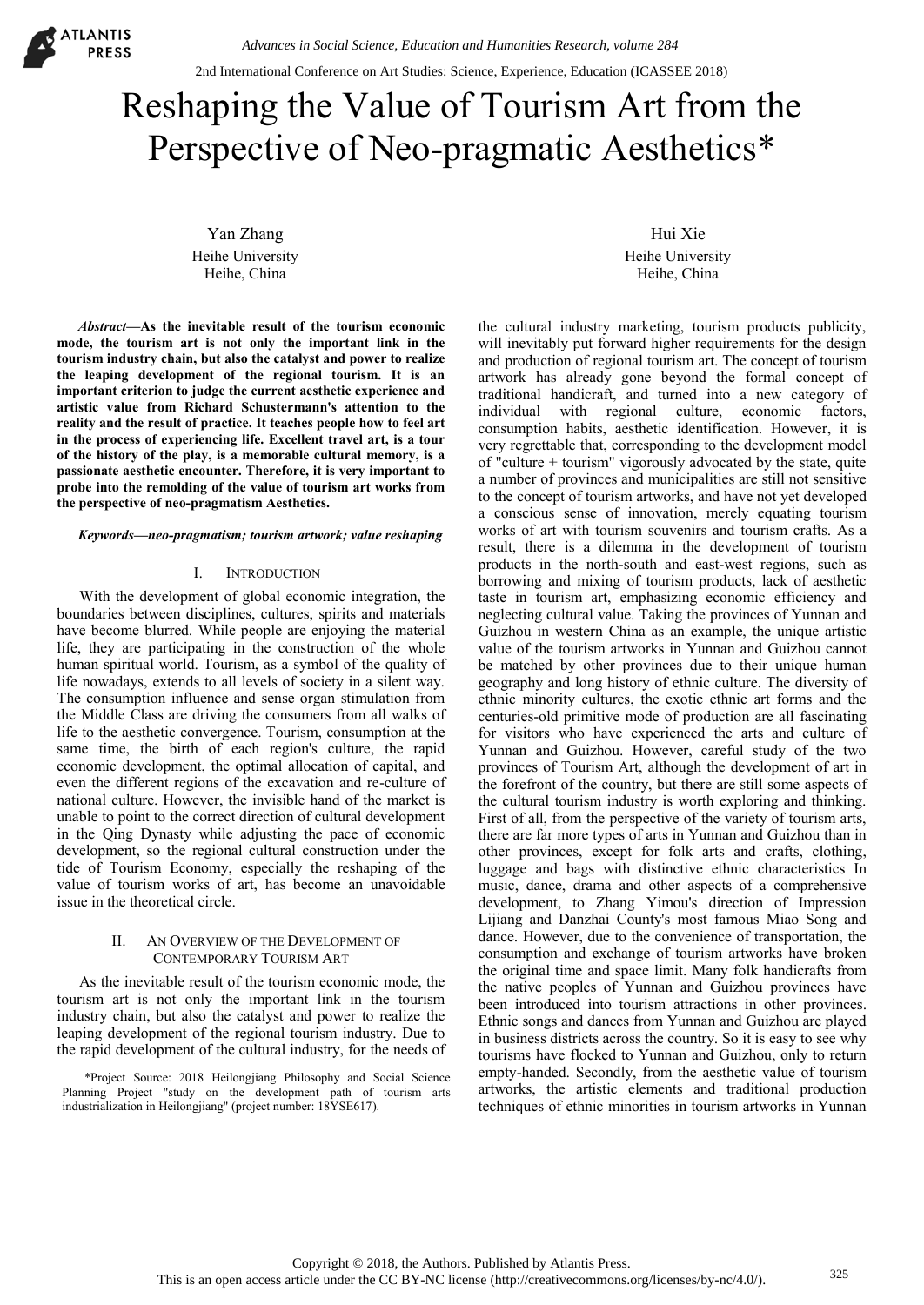and Guizhou provinces deserve our appreciation and even collection from the perspective of intangible cultural heritage protection. However, the immortal value of art should not only be protected and inherited, but also be reformed and innovated to participate in social life. When we look at the works of art from Yunnan and Guizhou, we can hardly find more examples of their combination with reality. The aesthetic enjoyment they give people is often artistic. When people return to the fastpaced urban life, they will found that the purchase of tourism art aesthetic style and the mainstream aesthetic style still exists between the gaps, so cannot meet people's daily material and spiritual needs. Finally, from the point of view of the production of tourism artworks, the production of tourism artworks in Yunnan and Guizhou mostly presents a decentralized, individual, workshop-style production model, which to some extent solves the employment problem of the poor people in the remote mountainous areas. However, due to the "culture + tourism" business model of tourism artworks in the market economy environment, as a constantly expanding and improving cultural industry, it needs to absorb new elements into the thinking and creation of ancient art, and play an important role in the market management, life consumption, industrial revolution and supply-side reform. The current development needs of the cultural industry have run counter to the existing production and business models of tourism artworks in Yunnan and Guizhou. Of course, in the development of the cultural tourism industry, the western provinces of Yunnan and Guizhou have made many brilliant achievements, such as the protection of traditional skills and the application of elements with National Characteristics It is worthwhile for provinces like Heilongjiang and other provinces in the northeast to learn and use for reference in developing cultural and tourism industries. However, any learning and use for reference should be critical, and we should learn to reflect and use for reference from a historical perspective.

## III. TOURISM ART PROPERTIES IN THE PERSPECTIVE OF NEO-PRAGMATIC AESTHETICS

Richard Shusterman ("Schusterman") joined Dewey and Rorty as the third-generation leader of American pragmatic aesthetics, and has considerable influence in Chinese philosophy and aesthetics. His philosophy is of a living philosophy, so Schusterman's pragmatism is mostly seen as a neo-pragmatism. His philosophical does not focus on the argumentation of propositions, but on the analysis of a way of life. With an empirical and qualitative dimension, it is likely to follow human culture and the rational opening of real life. Compared with other philosophers' attitudes and cold light, Schusterman's pragmatism is more practical, actionable and even emotional, which is can be seen in his arguments on many artistic aesthetic issues. In arguments on the value and significance of the art of living, he pointed out that the rich aesthetic resources contained in pop art are from the emotional experience in daily life, and are also the real path for the revival of current aesthetic experience based on many popular art (including rap art, country music, technical music, and urban aesthetics), with an idea of looking for the seeds of aesthetic renaissance in the ruins of the so-called art. Schusterman's neo-pragmatic aesthetics proposes the theory of

dynamic aesthetic experience, which teaches us to understand the fine arts based on vivid experience rather than static objects" and the aesthetics shall be associated with the real life, and highlights the importance of future results and changes. It advocates making the art to be a part of life amid the society and history, fully considering its political, economic, cultural and other factors. From the above aesthetic perspective, it finds that the attention to reality and the emphasis on practical results are important for the neo-pragmatic aesthetics to judge the current aesthetic experience and artistic value, and is closely related to the value reshaping of current tourism art. As an important part of practical art, tourism art is a product of the rapid growth of commodity economy, and its commercial value property cannot be overlooked. However, as a work of art, the value property of tourism art cannot be limited to ordinary goods, and cultural value and aesthetic value are more important to the tourism art than the commodity value and practical value. Schustermann's neo-pragmatic aesthetics tell us that we shall see art in an inclusive and diverse way, and shall consider art philosophy as a holistic approach to artistic survival and self-control so as to achieve dynamic harmony in individuals and society. As a symbol of the emerging aesthetic experience, tourism art, it is worth that we discuss how its property and additional practicality and commerciality have always been going up in spirals in the dynamic development. For the national cultural industry, the cultural of tourism art is as important as its functionality, which is reflected in two aspects: commercial and art inheritance. Up to now, rare products are can be distilled and turned to tourism art in the regional tourism industry. The common traditional handicrafts, folk art, folk crafts often lose themselves' value while achieving function. The neo-pragmatic aesthetics advocates the popularization of aesthetic experience, and such development certainly does not mean to experience and feel life while completely losing itself. The wisdom of the neopragmatic aesthetics lies not in the experience, but in teaching people how to feel art while experiencing life, which is very important for value reshaping of tourism art. It reminds all personnel engaged in design, development and production of tourism art that it is necessary to stay conscious to integrate the works into experience of people's daily lives, but also raise awareness to the art value of the tourism art, of which find a real and useful way to establish tourism art properties.

## IV. THE NECESSITY AND SPECIFIC WAYS OF RESHAPING THE VALUE OF TOURISM ARTWORK

In the ever-changing urban, fast-paced work and life often cause people to be in a state of loneliness, emptiness and even imbalance in the psychological and emotional long-term, so they return to the way of tourism through economic conditions. Simple and comfortable, the unfamiliar environment brings people the relaxed and comfortable lifestyle that is indispensable to the present, which also creates new opportunities for the rapid development of the domestic tourism industry. The tourism art related to the tourism industry, with its innate innocence and humanistic care, has become a good medicine to soothe the souls of the lonely people on the road. Of course, it will also become a promise and sustenance for passengers to return to urban life. Therefore,